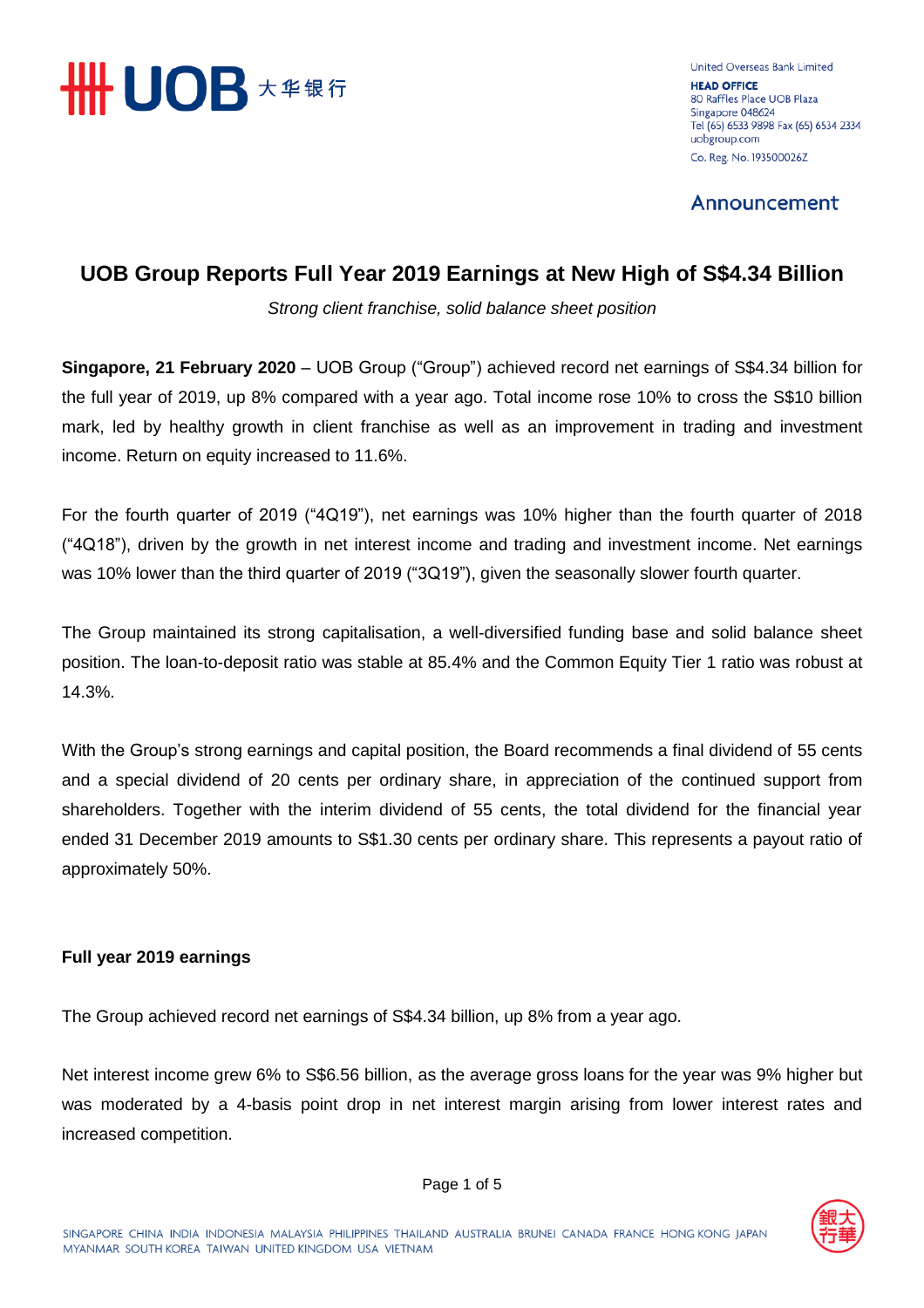

Net fee and commission income increased 3% to S\$2.03 billion, led by double-digit growth in wealth management and credit cards, moderated by lower fund management fees.

Other non-interest income rose 54% to S\$1.44 billion, with trading and investment income rising 72% to S\$1.12 billion from improved customer flows and higher gains from investment securities.

All business segments continued to deliver strong income growth. Group Retail income grew 9% to S\$4.30 billion, driven by higher net interest income from volume growth and improvement in deposit margin, coupled with strong contribution from the wealth management business. Income from high affluent customers increased 14% year on year, while assets under management of this segment expanded by 14% to S\$127 billion, of which 61% was from overseas customers served by the Group's network of wealth management centres in Southeast Asia. Group Wholesale Banking income grew 6% to S\$4.10 billion, benefitting from cash management, treasury and loan-related activities. Cross-border income increased 10% from last year and accounted for 28% of Group Wholesale Banking's income. Global Markets income increased 28% to S\$595 million, largely from higher trading and investment income.

Total expenses increased 12% to S\$4.47 billion as the Group prioritised strategic investments in talent and technology to serve customers better. The cost-to-income ratio for the year was higher at 44.6%.

Total allowances increased 11% to S\$435 million, mainly due to higher allowances on impaired assets. Asset quality remained sound with total credit costs for the full year at 18 basis points, 2 basis points higher than 2018.

Contribution from associated companies declined to S\$51 million, mainly due to reduced shareholdings.

**Fourth quarter 2019 earnings 4Q19 versus 4Q18**

4Q19 net earnings at S\$1.01 billion was 10% higher than the same quarter last year.



Page 2 of 5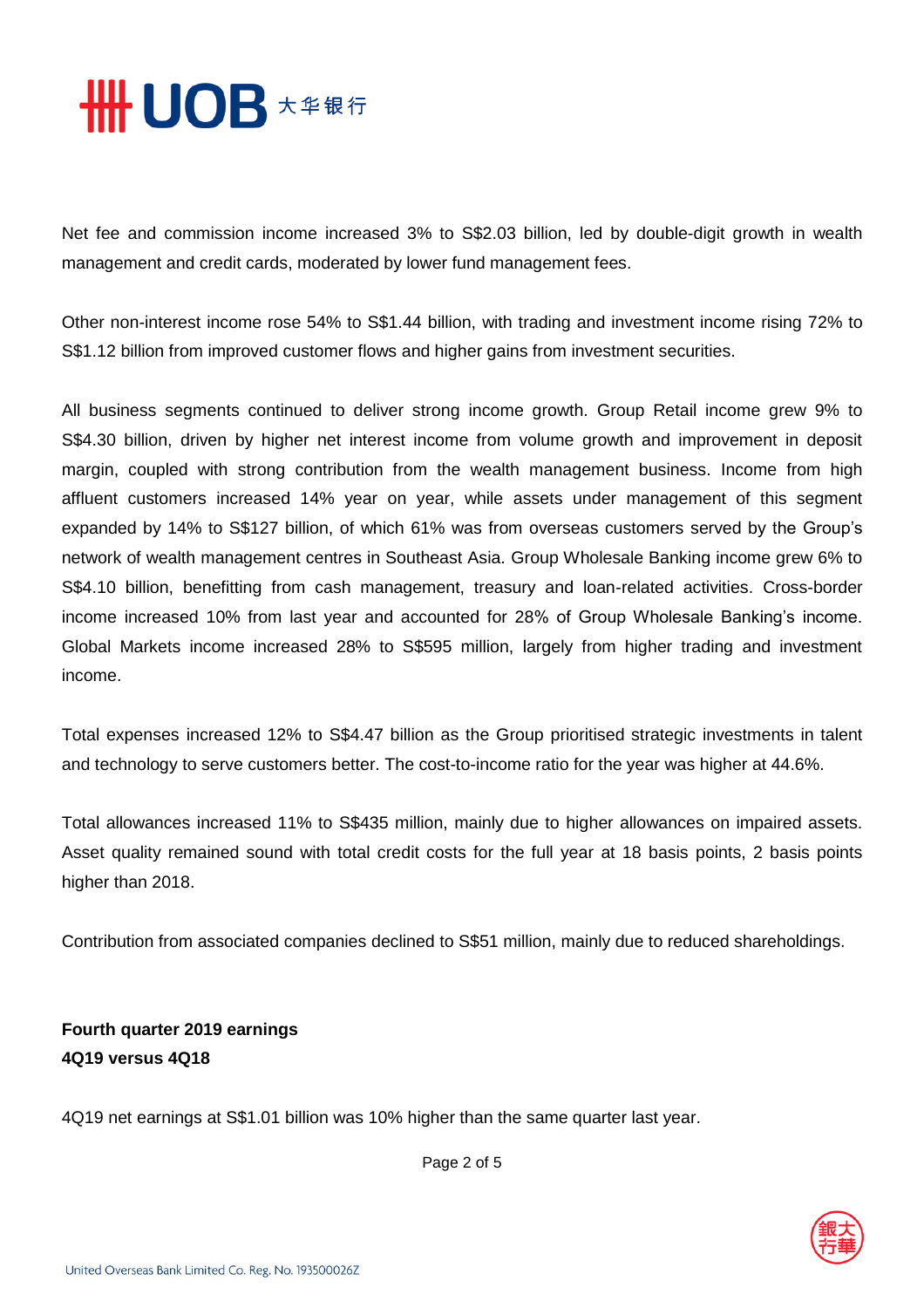

Net interest income increased 2% to S\$1.64 billion led by loan growth of 3%. Net fee and commission income increased 2% to S\$476 million, driven by healthy momentum in wealth management and higher credit cards fees. Trading and investment income rose to S\$224 million from S\$59 million a year ago, led by improved gains from investment securities on market recovery and stronger customer flows.

Total expenses increased 13% to S\$1.12 billion with the cost-to-income ratio at 45.9%.

#### **4Q19 versus 3Q19**

Compared with the previous quarter, net profit was 10% lower due to a seasonally slower 4Q19.

Net interest income decreased 3% to S\$1.64 billion on lower loan volume and slightly lower net interest margin. Net fee and commission income fell 14% to S\$476 million, due to lower loan-related fees when disbursements slowed alongside looming macro uncertainties and wealth management fees fell as the holiday season set in. Other non-interest income decreased 14% to S\$321 million, mainly from lower trading and investment income.

Total operating expenses decreased 3% in tandem with lower operating income, mainly from lower performance-related staff costs.

#### **Strong balance sheet and capital position**

Towards the end of 2019, the Group moderated loan origination in light of macro uncertainties. As a result, loans grew modestly by 3% year on year. The Group's funding position remained stable in 4Q19 with the average Singapore dollar and all-currency liquidity coverage ratios at 315% and 149% respectively, while the net stable funding ratio was 111% at 31 December 2019. The loan-to-deposit ratio was healthy at 85.4%.

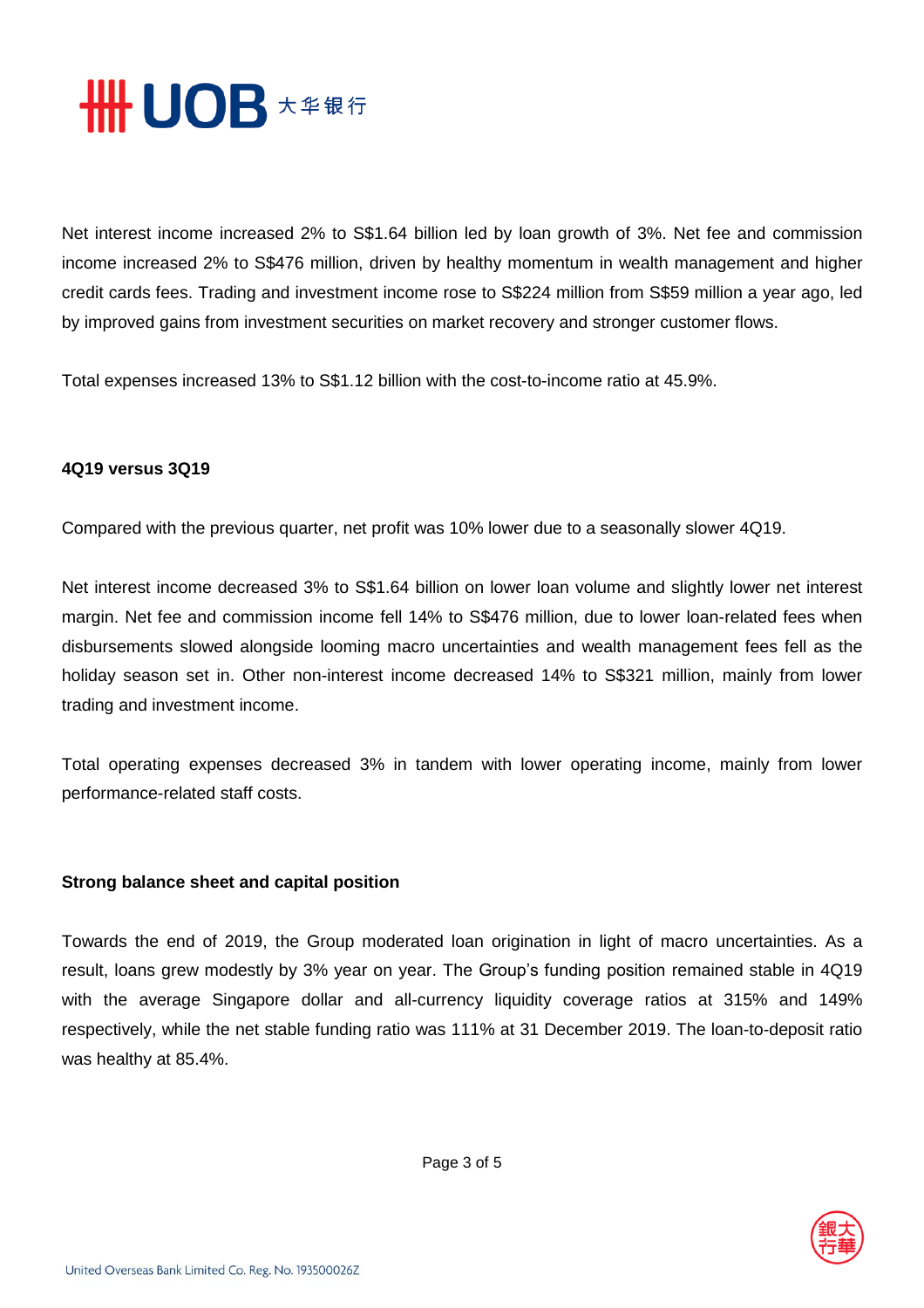

The non-performing loan ratio remained at 1.5% as at 31 December 2019. Total allowances for non-impaired assets stood at S\$1.98 billion with a coverage for non-performing assets at 87%, or 202% after taking collateral into account.

With the Group's Common Equity Tier 1 ratio at 14.3% and with ample liquidity available, the Group is well-positioned to steer through macro uncertainties ahead and to drive growth when market sentiment improves.

#### **CEO's statement**

Mr Wee Ee Cheong, UOB's Deputy Chairman and Chief Executive Officer, said, "We started 2020 on a strong footing having achieved record earnings last year on the back of broad-based growth across our business segments. Our strong balance sheet and robust capital and liquidity positions enable us to reward our shareholders with an increased total core dividend of S\$1.10 and a special dividend of 20 cents per ordinary share for 2019.

"Many signs point to more challenging times ahead including the unfolding impact of the COVID-19 epidemic. To help cushion its impact on our customers, we have implemented a range of relief assistance measures for affected companies, especially small- and medium-sized enterprises, and mortgage relief for homeowners.

We believe the region will weather this storm and are confident of ASEAN's long-term potential. We will continue to invest in our capabilities, including digital, and seize the opportunities arising from the shifting economic environment. It will enable us to emerge stronger from these trying times and to scale up our franchise across the region. We are committed to serving our customers better through our product innovation, our omni-channel approach and the ecosystem partnerships we forge and remain steadfast in support of our customers as their financial steward, adviser and partner. Our values of honour, enterprise, unity and commitment will continue to steer us through what lies ahead as we balance opportunity with responsibility."

– Ends –

Page 4 of 5